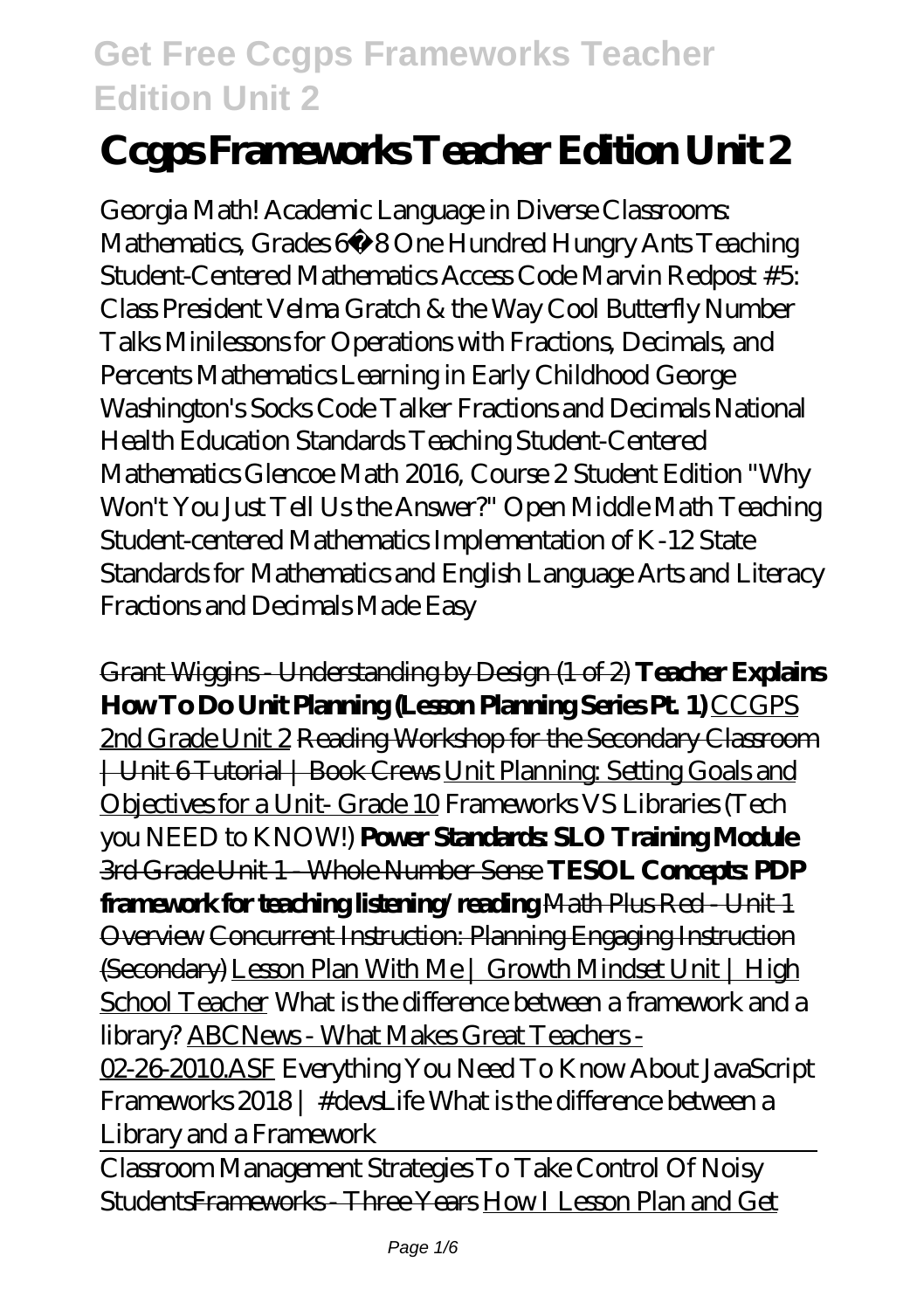TWO WEEKS Ahead!! Jennifer Serravallo Recommends Five Books to New Teachers *Programming Advice from Code Bootcamp CTO - Ben Nelson (Lambda School) Classroom Setup Part 1 | Moving In \u0026 Planning Decor | High School ELA* The Art \u0026 Science of Teaching - Dr Robert Marzano *Overview of Danielson for Teachers STEM Colloquium: Hands-on STEM Teacher Education Math Plus Yellow - Unit 1 Powerful Foundational Skills Instruction in a Collaborative Classroom* **My LAZY Teacher Evening** *Common Core: The Power of Purpose* literature focus unit - creating**Ccgps Frameworks Teacher Edition Unit**

OVERVIEW In this unit, students will start kindergarten thinking of counting as a string of words, but then they make a gradual transition to using counting as a tool for describing their world. They must construct the idea of counting using manipulatives and other resources to see the numbers visually (dot cards, tens frames).

#### **CCGPS Frameworks Teacher Edition Mathematics**

CCGPS Frameworks Teacher Edition First Grade Creating Routines Using Data Mathematics . Georgia Department of Education Common Core Georgia Performance Standards Framework First Grade Mathematics • Unit 1 MATHEMATICS GRADE 1 UNIT 1: Creating Routines Using Data ... Teachers should present these concepts to students with models and real life ...

#### **CCGPS Frameworks Teacher Edition Mathematics**

Common Core Georgia Performance Standards Framework Teacher Edition Fourth Grade Mathematics • Unit 1 MATHEMATICS GRADE 4 UNIT 1: Whole Numbers, Place Value, and Rounding in Computation Georgia Department of Education Dr. John D. Barge, State School Superintendent April 2012 Page 4 of 114 All Rights Reserved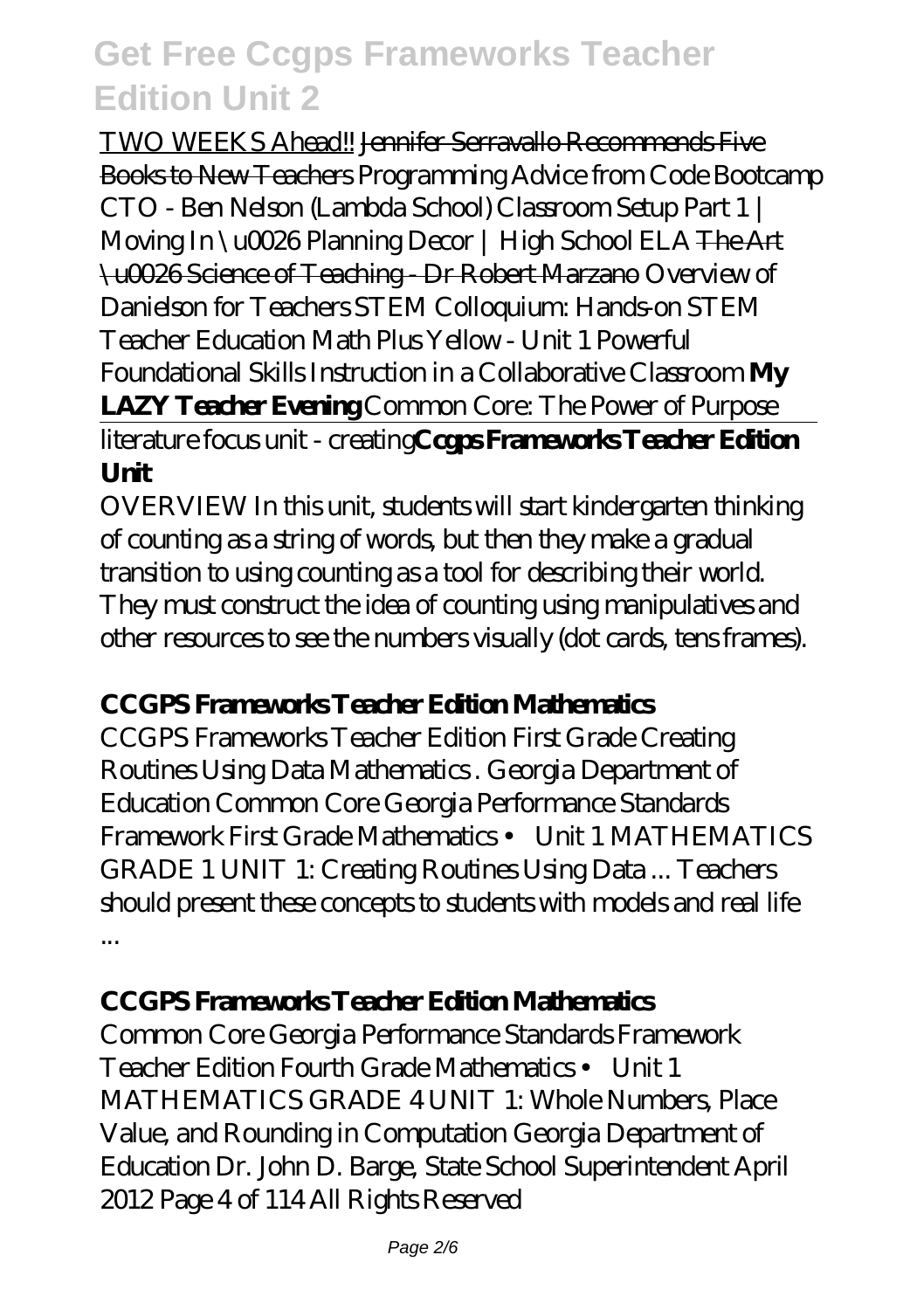### **CCGPS Frameworks Teacher Edition Mathematics**

CCGPS Frameworks Teacher Edition Kindergarten Unit 2: Building Number Mathematics . Georgia Department of Education Common Core Georgia Performance Standards Framework Kindergarten Mathematics • Unit 2 MATHEMATICS GRADE K UNIT 2: Building Numbers Georgia Department of Education Dr. John D. Barge, State School Superintendent

#### **CCGPS Frameworks Teacher Edition Mathematics**

CCGPS Frameworks Teacher Edition Second Grade Becoming Fluent with Addition and ... Common Core Georgia Performance Standards Framework Second Grade Mathematics • Unit 2 MATHEMATICS GRADE 2 UNIT 2: Becoming Fluent with Addition and Subtraction Georgia Department of Education Dr. John D. Barge, State School Superintendent April 2012 Page 2 of 91

#### **CCGPS Frameworks Teacher Edition Mathematics**

Common Core Georgia Performance Standards Framework Teacher Edition. Eighth Grade Mathematics Unit 1. MATHEMATICS GRADE 8 UNIT 1: Transformations Congruence, and Similarity Georgia Department of Education Dr. John D. Barge, State School Superintendent May 2012 Page 4 of 87 All Rights Reserved.

#### **CCGPS Frameworks Teacher Edition Mathematics**

Common Core Georgia Performance Standards Framework Teacher Edition Eighth Grade Mathematics Unit 5 MATHEMATICS GRADE 8 UNIT 5: Linear Functions Georgia Department of Education Dr. John D. Barge, State School Superintendent May 2012 Page 5 of 45 All Rights Reserved STANDARDS ADDRESSED IN THIS UNIT Mathematical standards are interwoven and should be addressed throughout the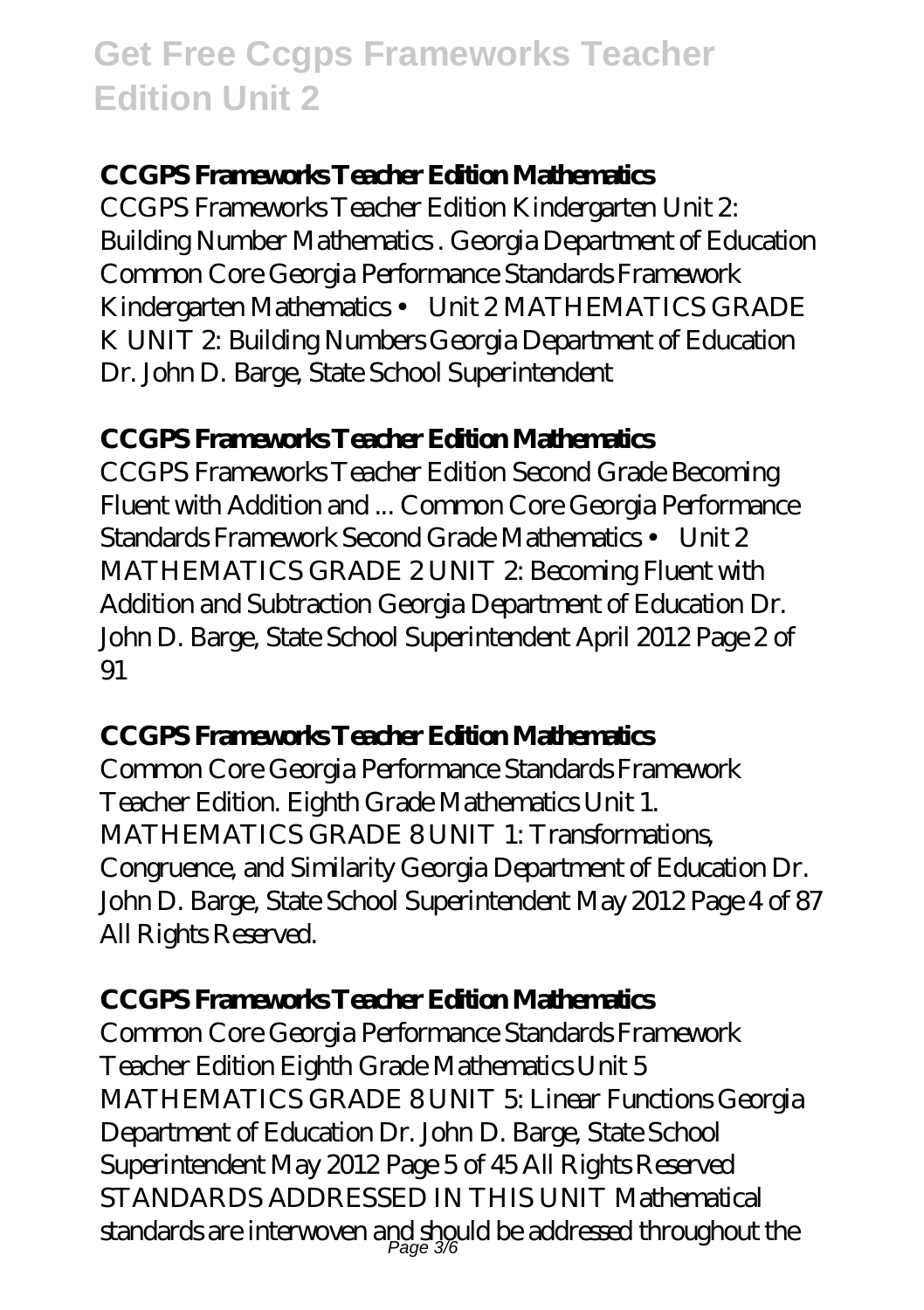#### year in as

# **CCGPS Frameworks Teacher Edition Mathematics**

Common Core Georgia Performance Standards Framework Teacher Edition. Eighth Grade Mathematics Unit 6. MATHEMATICS GRADE 8 UNIT 6: Linear Models and Tables Georgia Department of Education Dr. John D. Barge, State School Superintendent May 2012 Page 51 of 154 All Rights Reserved. The slope for this line is  $0$ .

### **CCGPS Frameworks Teacher Edition Mathematics**

GPS Frameworks Frameworks are "models of instruction" designed to support teachers in the implementation of the Georgia Performance Standards (GPS). The Georgia Department of Education, Office of Standards, Instruction, and Assessment has provided an example of the Curriculum Map for each grade level and examples of Frameworks aligned with the GPS to illustrate what can be implemented within the grade level.

## **Frameworks - Georgia Standards**

The Georgia Standards of Excellence have been created for all courses in Dance, Media Arts, Music, Theatre, and Visual Art. Full adoption for Georgia Standards of Excellence in Theatre and Visual Art begin in the 2018-19 school year. GSE are voluntary for the 2018-19 school year for Dance and Music and will be fully adopted in the 2019-20.

## **Georgia Standards of Excellence (GSE)**

Solution:  $[(-5 + 2i) + (3 - 3i)] / 2 = [(-5 + 3) + (2 + 3i)] / 2 = [-2$ – i]  $/ 2 = (-2/2) + (-1/2)i = -1 + 0.5i$ . This represents a point that is halfway between Aliyah and Charlie's houses. Georgia Department of Education. Common Core Georgia Performance Standards Framework Teacher Edition.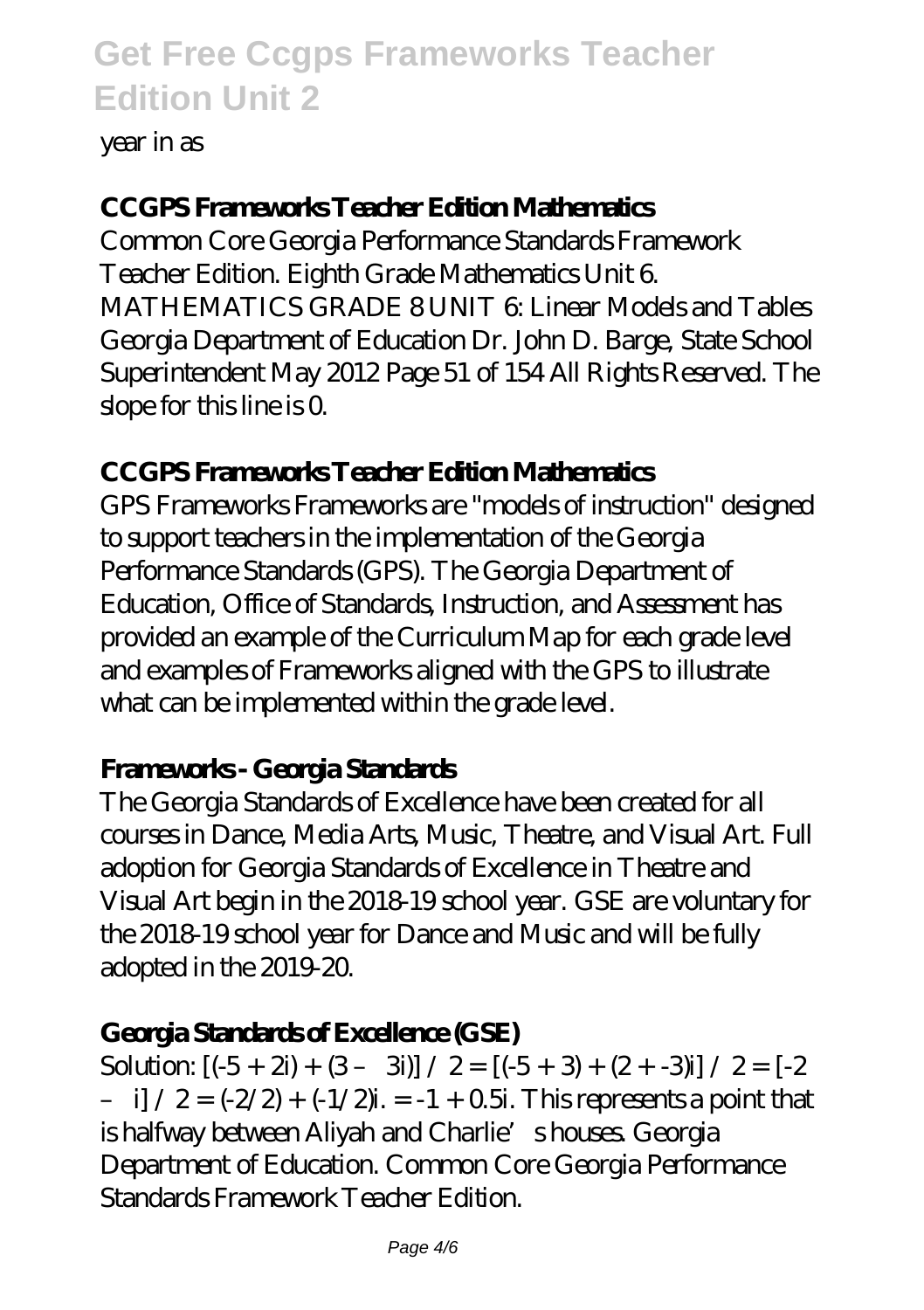### **CCGPS Frameworks Teacher Edition Mathematics**

The CASE format enables teaching, learning, and assessment software systems to access or consume competency frameworks and crosswalks. • Access the ELA K-12 GSE in CASE Format. Highlights • Journalism Teacher Guidance for Law and Ethics • Journalism Teacher Guidance for Publication Management **Organization** 

### **English Language Arts Georgia Standards of Excellence (GSE)**

Georgia Department of Education Common Core Georgia Performance Standards Framework Student Edition Accelerated CCGPS Coordinate Algebra / Analytic Geometry A Unit 4 effectiveness of two plausible arguments, distinguish correct logic or reasoning from that which is flawed, and—if there is a flaw in an argument—explain what it is. High school students learn to determine domains to which an ...

## **ccgps\_math\_9-12\_accelcooralgebraanalyticgeom\_unit4se.docx ...**

CCGPS! Frameworks! Student!Edition!!!!! Fifth!Grade!Unit!Five!! Geometry!and!theCoordinatePlane !!! ... Teachers need to provide instructional experiences so that students progress from the ... you may pair/modify tasks to include all unit standards in combination. Task Name % of and %

## **CCGPS! Frameworks! Student!Edition! Mathematics!**

CCGPS . Frameworks . Student Edition . Fifth Grade Unit Four . Adding, Subtracting, Multiplying, and Dividing Fractions . Mathematics . Georgia Department of Education Common Core Georgia Performance Standards Framework Fifth Grade Mathematics • Unit 4 MATHEMATICS GRADE 5 UNIT 4: Adding, Subtracting, Multiplying, and Dividing Fractions

## **CCGPS Frameworks Student Edition Mathematics**

the proficiencies described in the Standards for Mathematical Page 5/6